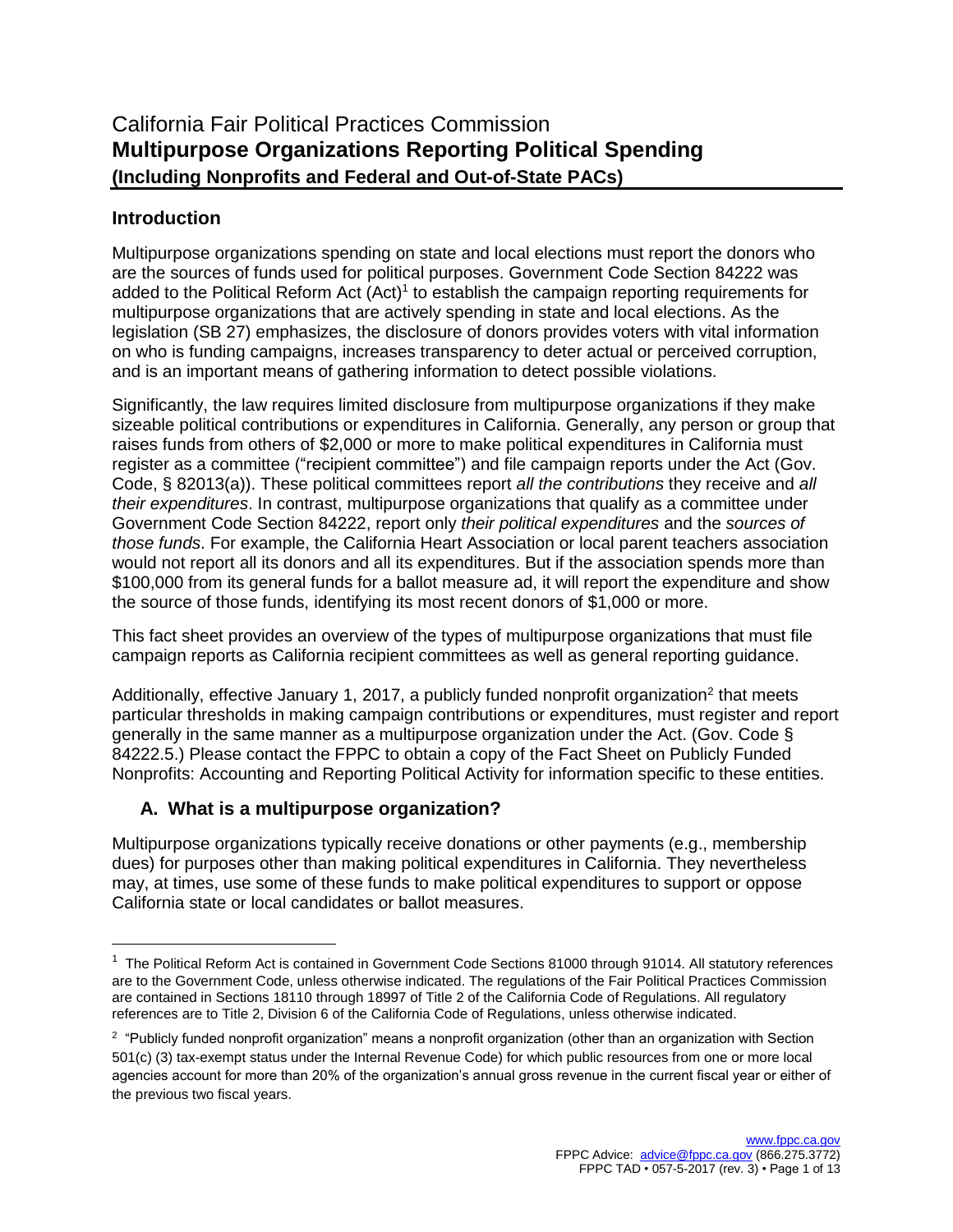For purposes of the Act, multipurpose organizations include:

- Nonprofit organizations with tax exempt status under  $501(c)(3)$  to  $501(c)(10)$  of the Internal Revenue Code
- Federal and out-of-state political action committees (PACs)
- Trade and professional associations
- Civic and religious organizations
- Fraternal societies
- Educational institutions

For purposes of the Act, multipurpose organizations do not include:

- Business entities
- Individuals
- Federal candidate controlled committees

(Gov. Code, § 84222(a))

## **B. When does a multipurpose organization qualify as a recipient committee?**

In general, groups that are organized to support or oppose California candidates and/or ballot measures must form a recipient committee (Gov. Code, § 82013(a)). Recipient committees must register with the California Secretary of State and file campaign statements to report all contributions and expenditures.

The following multipurpose organizations that make contributions or expenditures to support or oppose state or local candidates or ballot measures in California must also register as recipient committees and file campaign statements to disclose their political expenditures and the sources of funds used for those expenditures (Gov. Code, § 84222; Regulation 18422).

- Calendar Year Filers. Organizations that make contributions or expenditures in California totaling more than \$50,000 in a period of 12 months or more than \$100,000 in a period of four consecutive years
- Federal or out-of-state political committees that make contributions or expenditures in California totaling at least \$2,000 in a calendar year
- Organizations that solicit and receive payments from donors totaling at least \$2,000 in a calendar year for the purpose of making contributions or expenditures in California
- Organizations that accept payments from donors totaling at least \$2,000 in a calendar year subject to a condition, agreement, or understanding with the donor that all or a portion of the payments may be used for making contributions or expenditures in California
- Organizations that have existing funds from a donor and a subsequent agreement or understanding is reached with the donor that all or a portion of the funds may be used to make contributions or expenditures totaling at least \$2,000 in a calendar year in **California**

(Gov. Code, § 84222(c))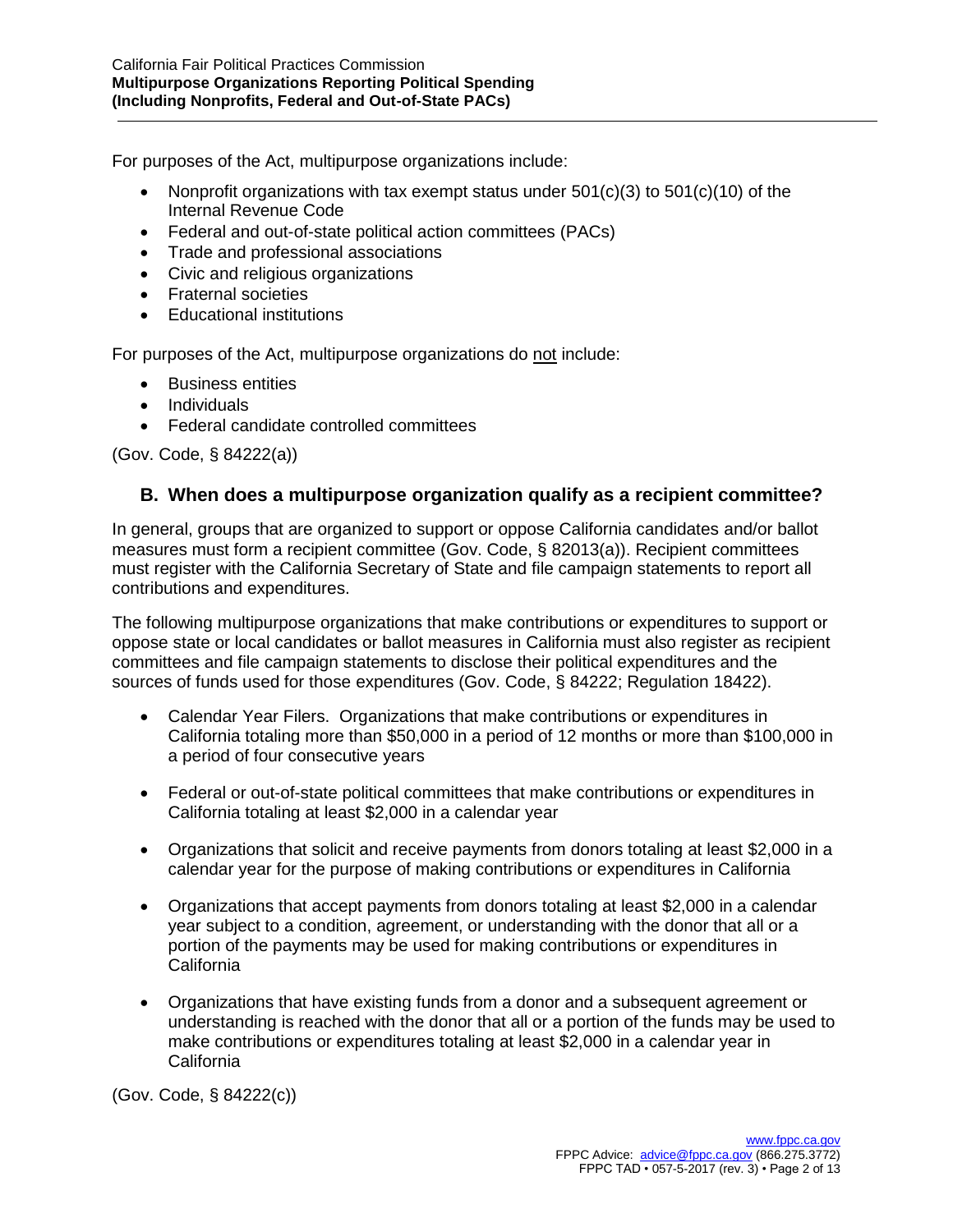Once a multipurpose organization qualifies as a recipient committee, the committee's treasurer should refer to the applicable campaign disclosure manual (e.g., Campaign Disclosure Manual 3 for primarily formed ballot measure committees) for specific reporting requirements. In addition, filing schedules with specific deadlines, fact sheets describing recent campaign changes, and helpful FAQs are available on the [FPPC website.](http://www.fppc.ca.gov/)

*Exception – Nondonor Funds:* A multipurpose organization that uses only "nondonor funds" (e.g., investment income, interest income, capital gains, income from providing goods or services) to make contributions or expenditures will not qualify as a recipient committee; however, the organization may qualify as a "major donor committee" or an "independent expenditure committee." (Gov. Code, § 82013(b) and (c)) In particular, an organization that makes contributions of \$10,000 or more from nondonor funds will qualify as a major donor committee. Similarly, an organization that makes independent expenditures of \$1,000 or more from nondonor funds will qualify as an independent expenditure committee. (Gov. Code, § 84222(b)) These committees have different reporting requirements and should refer to the applicable campaign disclosure manual. (See [Campaign Disclosure Manuals 5 and 6.](http://www.fppc.ca.gov/learn/campaign-rules/campaign-disclosure-manuals.html))

# **C. What are the registration requirements?**

A multipurpose organization that meets any of the criteria described above must register as a California recipient committee and file campaign reports disclosing contributions and expenditures. (Gov. Code § 84222(e)) The committee must file the Form 410 (Statement of Organization) with the Secretary of State; local committees must also file a copy with the local filing officer (e.g., city clerk or county elections office). Generally, the Form 410 must be filed within 10 days of qualifying as a committee; however, if a committee qualifies in the 16 days before an election, the Form 410 must be filed within 24 hours.

The Form 410 instructions outline the committee name requirements. The following additional rules apply to multipurpose organizations:

- **Committee Name and Description**. A multipurpose organization's committee name must be the full legal name of the organization. In addition, one of the following descriptions must be included:
	- $\circ$  A nonprofit organization must include after its name in parentheses "nonprofit 501(c)( )," specifying the type of nonprofit organization from 501(c)(3) to 501(c)(10).
	- $\circ$  A federal or out-of-state PAC must include after its name in parentheses "Fed PAC ID #" or the two letter state abbreviation such as "TX PAC ID #."
	- $\circ$  Any other type of multipurpose organization must include after its name in parentheses "multipurpose organization" or "MPO."

*Note:* These descriptions must be included at the end of the committee's name on the Statement of Organization (Form 410) and all other campaign statements (e.g., Form 460); however, the description is not required to be included in the committee's name on advertisements and communications.

(Gov. Code, § 84222(e)(1)(A); Regulation 18422)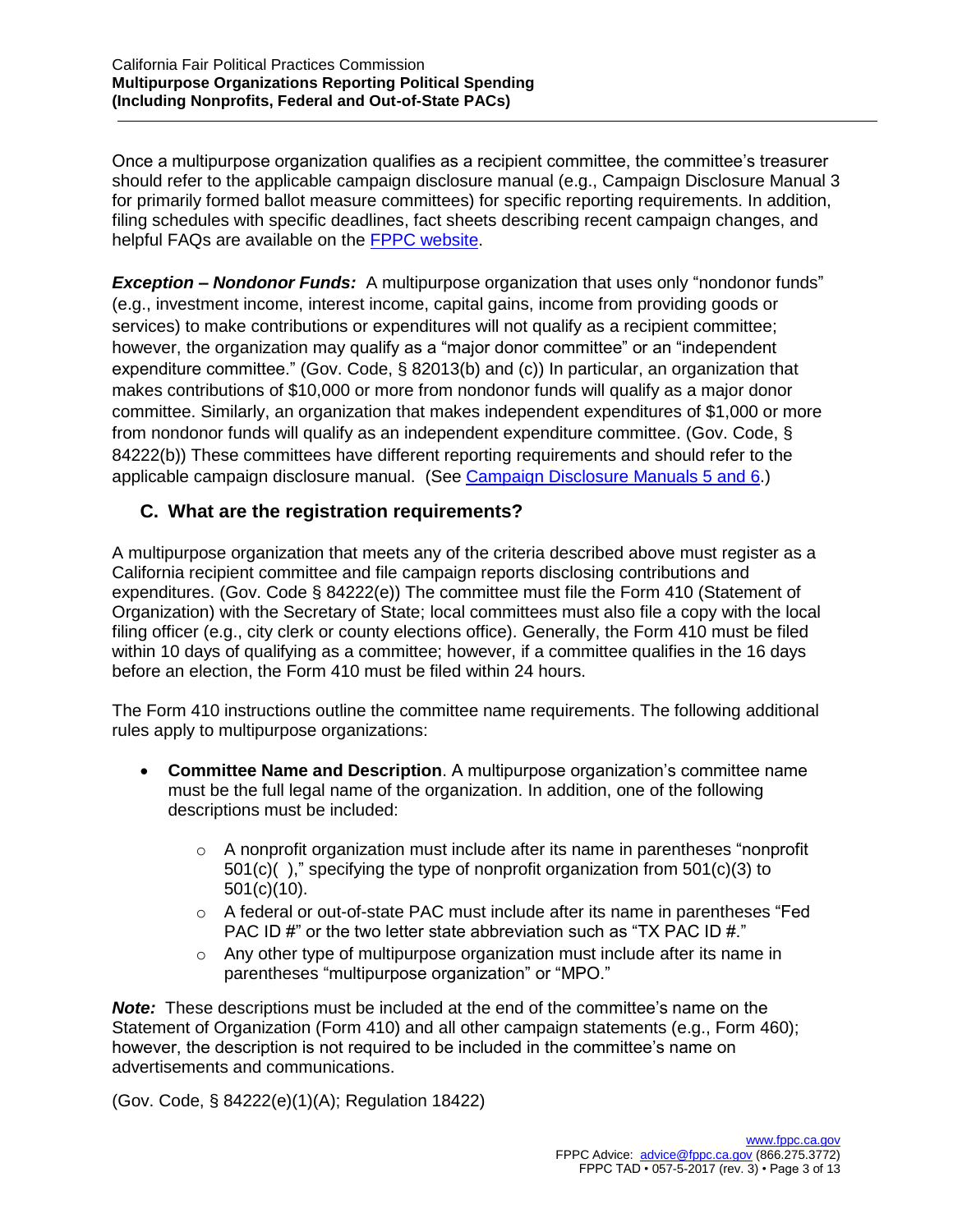- **Date Qualified as Committee.** The "date qualified" is the date the organization met the recipient committee thresholds as described above. For a calendar year filer that reactivates its recipient committee status in a subsequent calendar year, the "date qualified" is the date the committee qualified in the current calendar year. The amendment box should be marked and the committee identification number issued previously will be used.
- **Bank Account.** List the bank account number and the name, address, and phone number of the financial institution where the organization's bank account is located. If the organization has more than one bank account, only one account must be listed.
- **Type of Committee.** A multipurpose organization must identify itself as either a primarily formed committee or a general purpose committee. Complete the appropriate section for your type of committee. See FPPC Regulation 18247.5 and page 3 of the Form 410 instructions for additional information about primarily formed and general purpose committees. In determining the type of committee, the organization counts only its political contributions and expenditures made in California.
- **Description of Organization's Political Activities**. On page 3 of the Form 410 in the "Provide Brief Description of Activity" field, a multipurpose organization, other than a federal or out-of-state PAC, must describe its mission or most significant activities and describe its political activities. This requirement may be met by referencing where the organization's IRS Return of Organization Exempt from Income Tax form may be accessed. (Gov. Code, § 84222(e)(1)(A); Regulation 18422)
- **Calendar Year Filer ("CY" designation)**. A multipurpose organization that qualifies as a recipient committee because its political payments are more than \$50,000 in a period of 12 months or more than \$100,000 in a four consecutive calendar year period automatically terminates at the end of the calendar year in which it qualified. The organization must indicate its calendar year status on the Form 410 in the manner described on the Form 410 instructions. An organization may elect to remain registered as a committee instead of terminating automatically by stating its intent to remain open on its initial Form 410 or on an amended Form 410 filed prior to the end of the calendar year. (Gov. Code § 84222(e)(1)(B); Regulation 18422)
- **Committee Fees.** A multipurpose organization that qualifies as a recipient committee must pay the \$50 annual filing fee required of all recipient committees. See the Form 410 instructions for additional information.

*Exception – Sponsor Reporting on PAC Reports:* A membership organization that is the sponsor of a recipient committee is not required to register as a separate committee so long as the organization does not receive payments of \$10,000 or more in a calendar year from a single source. Such organizations may report contributions and expenditures on their sponsored committee's campaign statement as described below. (Gov. Code, § 84222(e)(1))

For additional information about completing the Form 410, refer to the [Form 410 Instructions](http://www.fppc.ca.gov/content/dam/fppc/NS-Documents/TAD/Campaign%20Forms/410.pdf) and the [Form 410 Supplemental Instructions](http://www.fppc.ca.gov/content/dam/fppc/NS-Documents/TAD/Campaign%20Forms/Form_410_Supplemental_Instructions.pdf) for multipurpose organizations.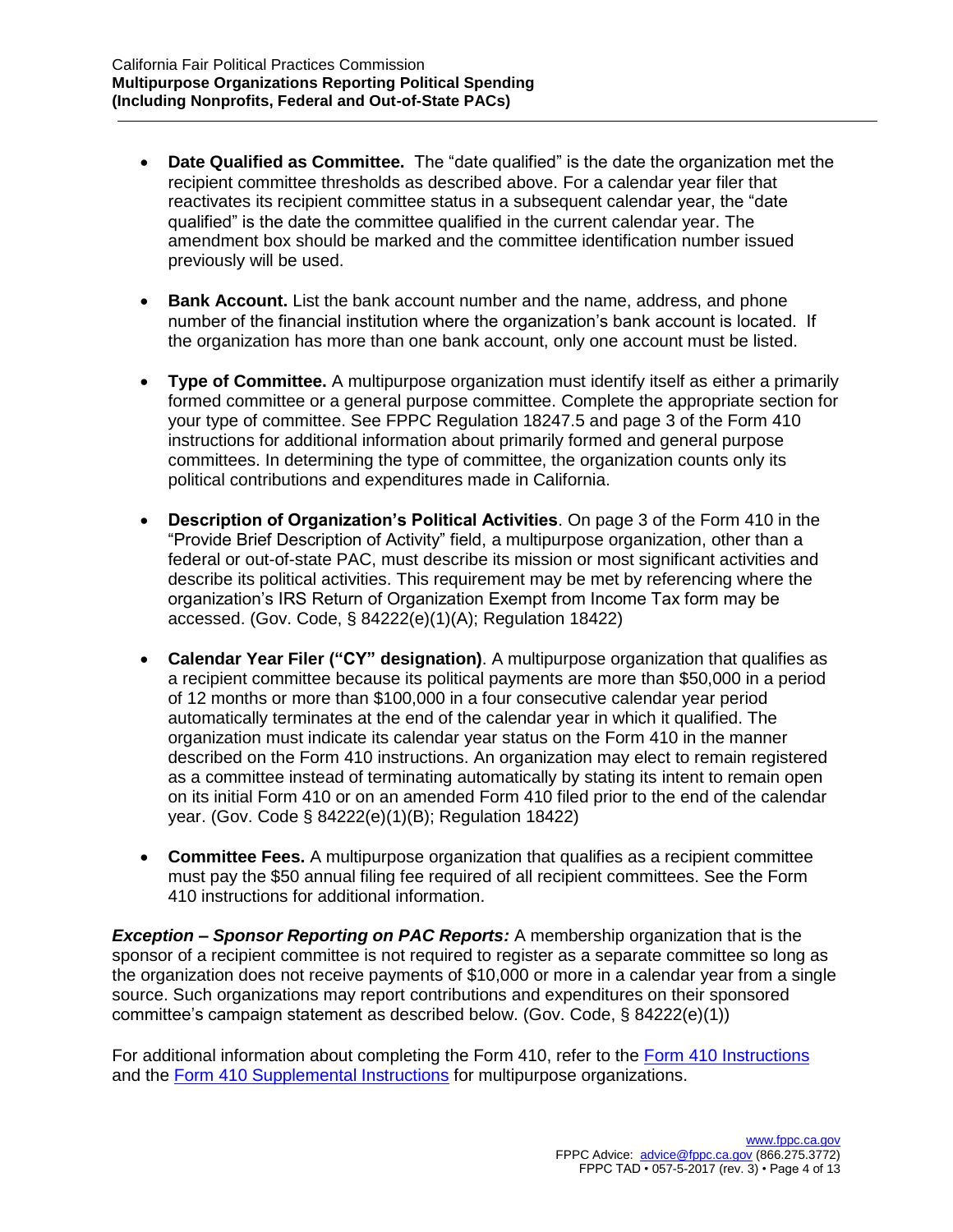# **D. What campaign statements are required?**

Generally, a multipurpose organization that qualifies as a recipient committee will have the same filing requirements as other recipient committees. (Gov. Code, § 84222(e)) The most commonly filed forms are briefly described below; however, depending on a committee's activity, additional reports may be required. The appropriate [campaign disclosure manual](http://www.fppc.ca.gov/learn/campaign-rules/campaign-disclosure-manuals.html) and [filing schedule](http://www.fppc.ca.gov/learn/campaign-rules/where-and-when-to-file-campaign-statements/when-to-file-campaign-statements-state-local-filing-schedules.html) with specific reporting periods and deadlines should be reviewed. In addition, each of the [forms](http://www.fppc.ca.gov/learn/campaign-rules/campaign-forms.html) contains detailed instructions.

### **Recipient Committee Campaign Statement (Form 460)**

The Form 460 is the main campaign disclosure report and provides the public with an overview of the organization's activity, including contributions and expenditures, during a specified period. The Form 460 is filed semi-annually and, depending on the organization's activity, may also be required as a preelection statement.

### **24-Hour Contribution Reports (Form 497)**

During the 90 days before an election, or on the date of an election, if the organization makes contributions of \$1,000 or more to a candidate, ballot measure committee, or political party committee, it must file the Form 497 within 24 hours. If an organization qualifies as a primarily formed committee, the Form 497 may also be required for contributions *received* of \$1,000 or more.

### **Independent Expenditure Reports (Form 496 and Form 462)**

During the 90 days before an election, or on the date of an election, if the organization makes independent expenditures of \$1,000 or more to support or oppose a candidate or ballot measure, it must file the Form 496 (24-hour Independent Expenditure Report) within 24 hours. In addition, it must also file Form 462 (Verification of Independent Expenditures) within 10 days. Refer to the appropriate campaign disclosure manual and filing schedule for more information about when and where to file these reports.

## **E. Identifying Contributors on Campaign Statements**

Pursuant to Government Code Section 84222 and Regulation 18422, donors to the multipurpose organization are disclosed as contributors on a campaign statement as follows**:**

- 1. **Donors Giving for Political Purposes – Itemize at \$100.** State the full amount given and identifying information for all donors who made payments to the organization specifically for political purposes in California. In addition, donors who knew that all or a portion of their payments may be used for political purposes in California and donors who reached a subsequent agreement or understanding with the committee that all or a portion of their payments may be used for political purposes in California must also be listed. *These donors must be itemized if their payments total \$100 or more in a calendar year*.
- 2. **LIFO Donors – Itemize at \$1,000.** Report donors using a "last in, first out" (LIFO) accounting method to identify donors when the funds described above do not cover the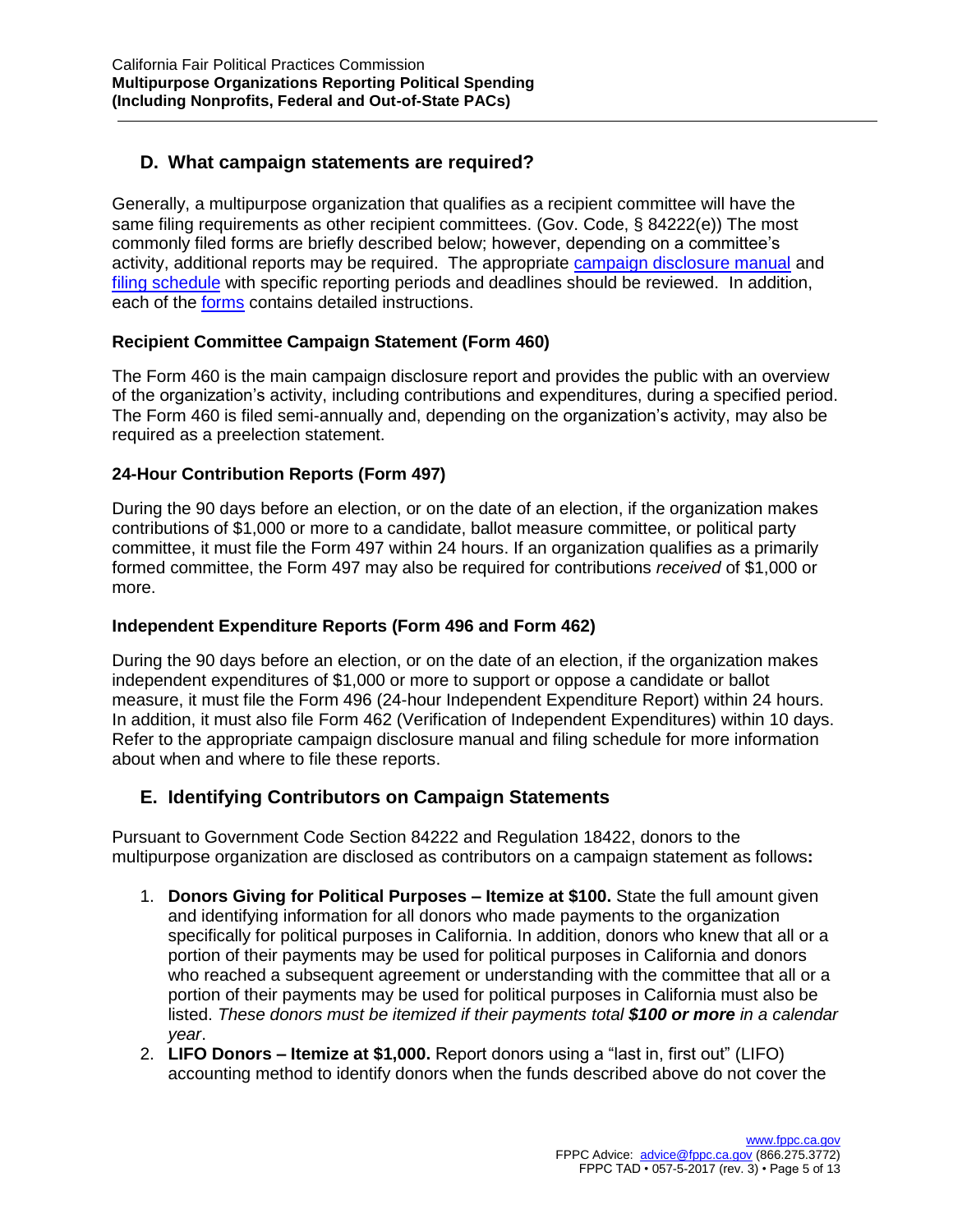entire amount of the contribution or independent expenditure made by the organization.<sup>3</sup> Identify donors to the general fund in reverse chronological order beginning with the most recent donor. Donor identification starts with the date the political expenditure was made. Each donor's payment is included on the Form 460; however, *only donors of \$1,000 or more in a calendar year must be itemized.* Continue this method until a sufficient number of donors have been identified as contributors to account for the contribution or independent expenditure.

During the 90 days before an election, calendar year filers must identify contributors using the LIFO accounting method no later than three business days following the expenditure. At all other times, contributors must be identified within 10 business days.

**Note:** A federal or out-of-state PAC must also identify its most recent donors within the same timeframe.

3. **Organization Itself.** If these two classes of contributors do not account for the full balance of the group's political expenditures, the organization will identify itself as a contributor of the remaining balance.

#### *Exceptions:*

Organizations need not identify the following payments received as "contributions":

- **Restricted Funds.** A donation from a donor that prohibits the use of the donation for political purposes or designates or restricts the donation for purposes other than contributions or expenditures. (Gov. Code, § 84222(e)(2)(A)-(B))
- **Foundation Funds.** A grant from a private foundation as defined by Internal Revenue Code Section 509(a) that does not constitute a taxable expenditure under Internal Revenue Code Section 4945(d)(1) or (d)(2). (Gov. Code, § 84222(e)(2)(C))
- **Funds received prior to July 1, 2014**. A donation to the general funds made before the new legislation took effect, if the funds were not given or approved by the donor to be used on a candidate or ballot measure in California. (Gov. Code, § 84222(e)(4))

## **F. Special Reporting Requirements**

#### **Calendar Year Filers**

 $\overline{\phantom{a}}$ 

Contributions made and expenditures made in a prior calendar year are not required to be included on the reports filed for the calendar year in which an organization qualifies as a committee by making contributions or expenditures of more than \$50,000 in a period of 12 months or more than \$100,000 in a period of four consecutive calendar years. (Gov. Code, § 84222(e)(3))

 $3$  An "independent expenditure" is a payment for a communication that expressly supports or opposes a clearly identified candidate or ballot measure, but the payment is not made to, at the behest of, or otherwise coordinated with the affected candidate or a committee formed to support or oppose the ballot measure. (Gov. Code, § 82031)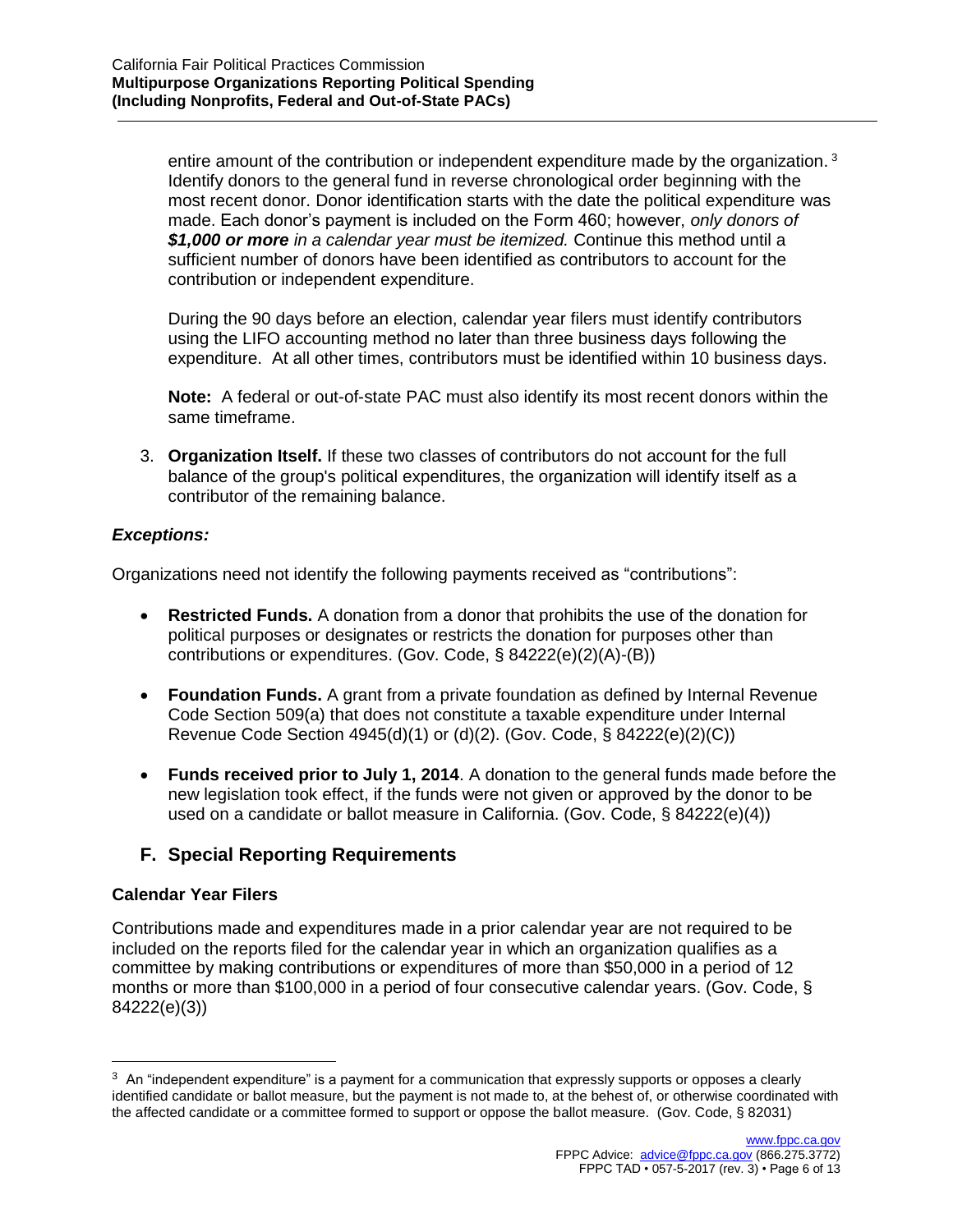### **Federal and Out-of-State PACs**

A federal PAC that is filing campaign reports with the Federal Election Commission (FEC) is not required to re-itemize contributors on the Form 460, but the committee must disclose the total amount of contributions received on Line 3 of the Schedule A Summary, make a statement on the report that its contributors are listed on its federal report, and include the federal committee's name and identification number. (Gov. Code, § 84222(d)(2)) An out-of-state PAC itemizes contributors who have given \$100 on Form 460, in an amount equal to the PAC's California activity.

A federal or out-of-state PAC is required to report its California expenditures; however, it is not required to itemize contributions made and expenditures made to influence federal or out-ofstate elections. These payments may be reported as a single expenditure and described as such. (Gov. Code, § 84222(d)(1))

A federal or out-of-state PAC is also required to notify potential major donors that they may have filing obligations and to send expedited nonprofit filer notices. A federal PAC must determine to whom to send notices by referring to the most recent donors identified on its federal reports prior to the date of its expenditure in California.

### **Sponsored Committees**

A membership organization that is the sponsor of a recipient committee may report its contributions and expenditures made from general funds on its committee's campaign statement so long as the organization does not receive payments of \$10,000 or more in a calendar year from a single source. The sponsor shall use the "last in, first out" (LIFO) accounting method and must itemize contributors that have donated \$1,000 or more to the general fund since July 1, 2014. If these contributors do not account for the full balance of the organization's expenditures, the organization must identify itself as a contributor of the remaining balance. (Gov. Code, § 84222(f))

# **G. Notifying Major Donors**

Once a multipurpose organization or federal or out-of-state identifies its donors, the organization is required to notify those donors that they may have filing obligations in the following situations:

- **Contributors of \$5,000 or more**. If a contributor of \$5,000 or more is identified using the LIFO accounting method, the organization must send a *major donor notice* to the contributor *within two weeks* informing them that they may be required to file campaign statements.
- **Contributors of \$10,000 or more in the 90 days before an election**. Within 90 days of an election, if a contributor of \$10,000 or more is identified using the LIFO accounting method, the organization must send a *major donor notice* to the contributor *within one week* informing them that they may be required to file campaign statements.
- **Contributors of more than \$50,000**. If a contributor of more than \$50,000 is identified using the LIFO accounting method, *and* the contributor is also a multipurpose organization, the recipient organization must send a *nonprofit filer notice* to the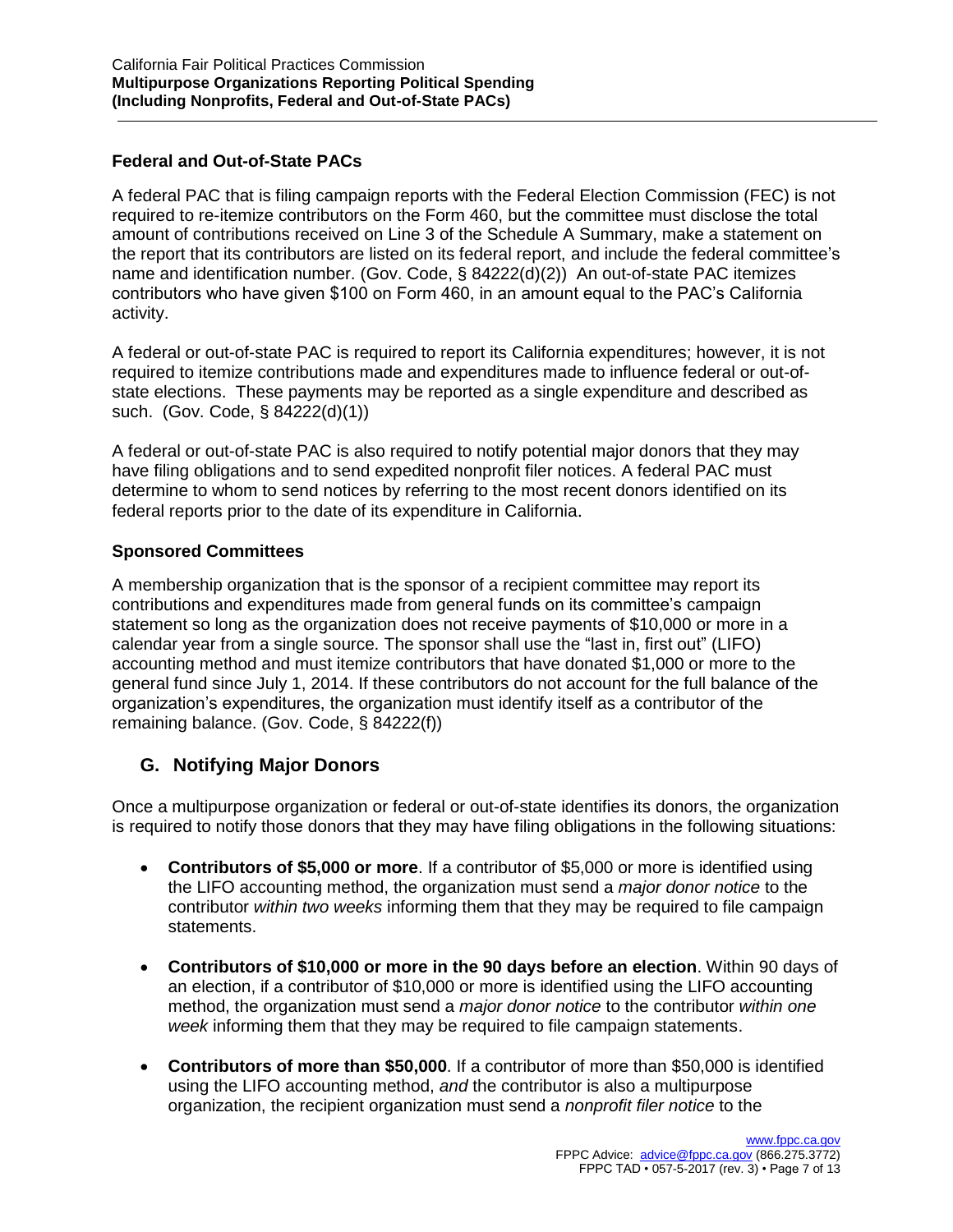contributing organization stating that it may be required to register and file expedited campaign statements disclosing its donors (see "Expedited Filing" below). The notice must be provided *within 24 hours* during the 90-day period before an election and *within ten business days* outside of the 90-day period.

(Gov. Code, §§ 84105 and 84222; Regulation 18422)

# **H. Expedited Filing for MPO Contributors**

A multipurpose organization identified as a contributor by LIFO accounting that also qualifies as a recipient committee must register and file campaign statements of its own. The organization qualifies as a committee on the date it knows or has reason to know that it met the qualification thresholds by receiving notice from the recipient organization or being otherwise put on notice. The contributing organization must file a Statement of Organization (Form 410) and initial campaign statements *within three business days* following its committee qualification during the 90-day period before an election, and *within 10 business days* outside of the 90-day period. (Gov. Code, § 84222(e)(5); Regulation 18422)

# **I. Recordkeeping**

A multipurpose organization must maintain all records necessary to ensure its compliance with the registration and reporting requirements of Government Code Section 84222. (Regulation 18422(f))

## **J. Committee Termination**

#### **Calendar Year Filers**

A multipurpose organization that qualifies as a recipient committee because its political expenditures were more than \$50,000 in a period of 12 months or more than \$100,000 in four consecutive calendar years automatically terminates on December 31 of the year in which it qualified. A year-end semi-annual statement is not required unless the organization has undisclosed contributions or expenditures to report, in which case a semi-annual statement is due by January 31. An organization may elect to remain registered as a committee instead of terminating automatically by stating its intent to remain open on its initial Form 410 or on an amended Form 410 filed prior to the end of the calendar year. (Gov. Code § 84222(e)(1)(B); Regulation 18422.)

#### **Other Multipurpose Organizations**

Any other multipurpose organization (including a federal PAC) that qualifies as a recipient committee terminates in the same manner as other recipient committees. A final Form 460 must be filed and a Form 410 termination statement must also be filed. See the Form 410 instructions for the requirements that must be met in order for a committee to terminate.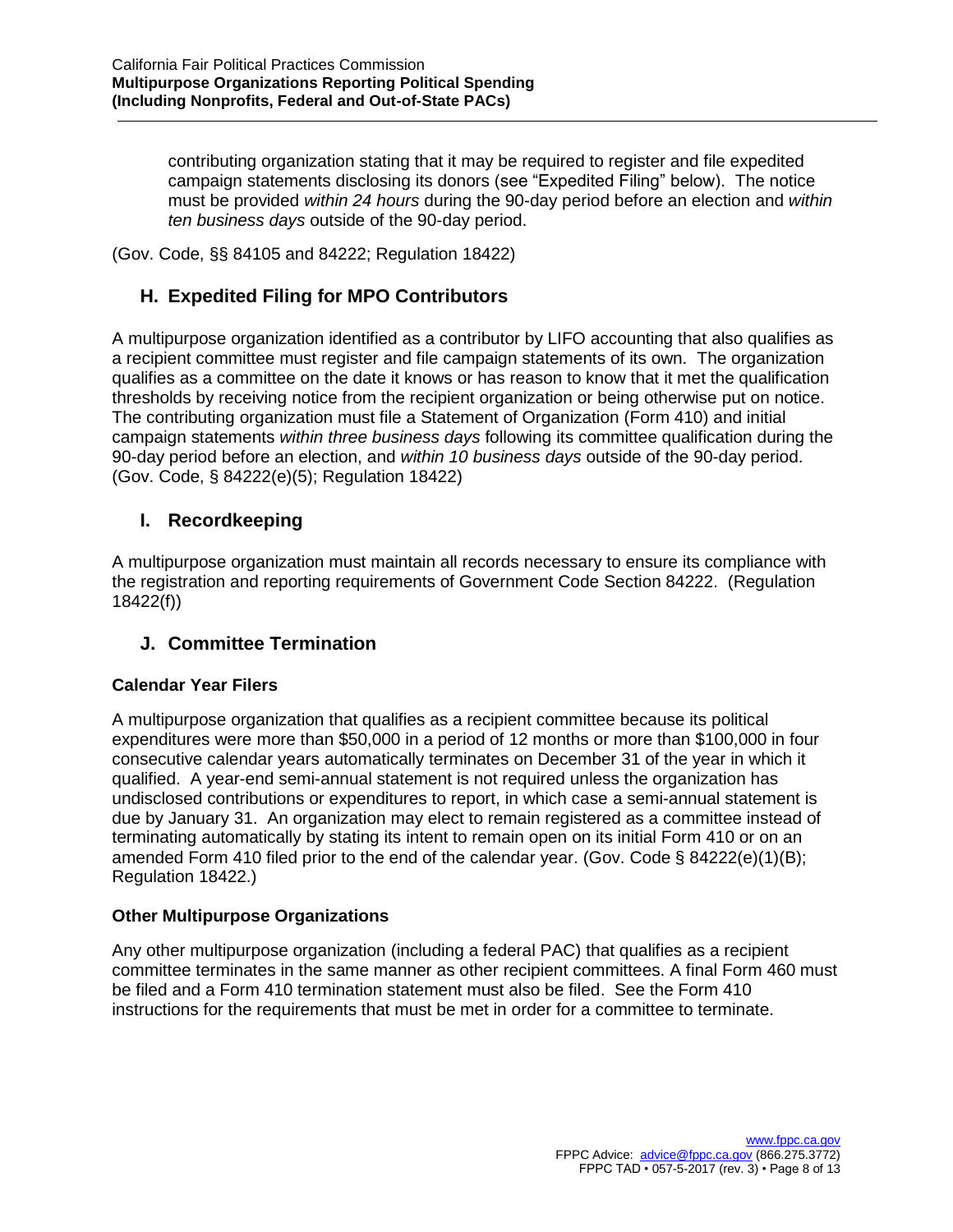## **Examples**:

 *PTA Contribution. A local Parent Teachers Association (PTA) provides educational services and receives its funds exclusively from parents. The parents do not designate their funds for political expenditures, and give amounts varying from \$50 to \$2,500/year. 30 days before a November general election, the PTA made a single contribution of \$85,000 to a state ballot measure committee. The PTA qualifies as a recipient committee and must file a Statement of Organization (Form 410) within 10 days. Within 24 hours of making the \$85,000 contribution, the Form 497 must be filed. Within three business days, the association must use the "last in, first out" (LIFO) accounting method to identify donors up to the \$85,000 in political expenditures. Donors of \$1,000 or more identified through LIFO are reported on the next campaign statement (Form 460) filed according to the filing schedule for primarily formed ballot measure committees, i.e., preelection report. The PTA is not required to file Form 497 for contributions received because these funds were not raised for political purposes. The PTA's reporting obligations will terminate automatically at the end of the calendar year unless the PTA elects to stay registered. All forms are filed electronically with the Secretary of State, except for the Form 410, which is filed on paper.*

*Union with Sponsored Committee. A union has a sponsored committee. One year, the union makes two contributions, \$25,000 and \$30,000, to a ballot measure committee from the union's general dues account. The union is not required to register as a separate committee; it may report the contributions on its sponsored committee's report as long as the union does not receive a dues payment of \$10,000 or more in a calendar year from a single donor. The sponsored committee's report must identify the donors that account for the \$55,000 in political expenditures using the "last in, first out" (LIFO) accounting method. If any member made payments totaling \$1,000 or more, the member's name, address, occupation and employer must be disclosed. Alternatively, the union may establish a separate recipient committee and file a Statement of Organization (Form 410) and file its own campaign reports.* 

*♦ MPO Solicits Donations for Political Purposes. Citizens for Public Libraries is a multipurpose organization. One year, the organization sent a mailer to its members asking for \$200 for the sole purpose of supporting library bond measures. Once \$2,000 was received, the organization qualified as a recipient committee, and was required to file a Statement of Organization (Form 410), and begin filing recipient committee campaign reports disclosing the full amount of each contribution. If the organization's political expenditures do not exceed the amount of the contributions raised for the bond measures, donors to the organization's general fund are not identified on a campaign statement.* 

*♦ Chamber of Commerce Contribution. A trade association of city businesses raises money for charitable events in the community. One year, the association makes a \$45,000 contribution to a committee formed to support a city ballot measure. The association had not raised the money for political purposes and did not reach an agreement with donors that their payments may be used for political purposes. Therefore, the association does not qualify as a recipient committee required to report donors; however, it qualifies as a major donor committee and must file the Form 461 to report the contribution.*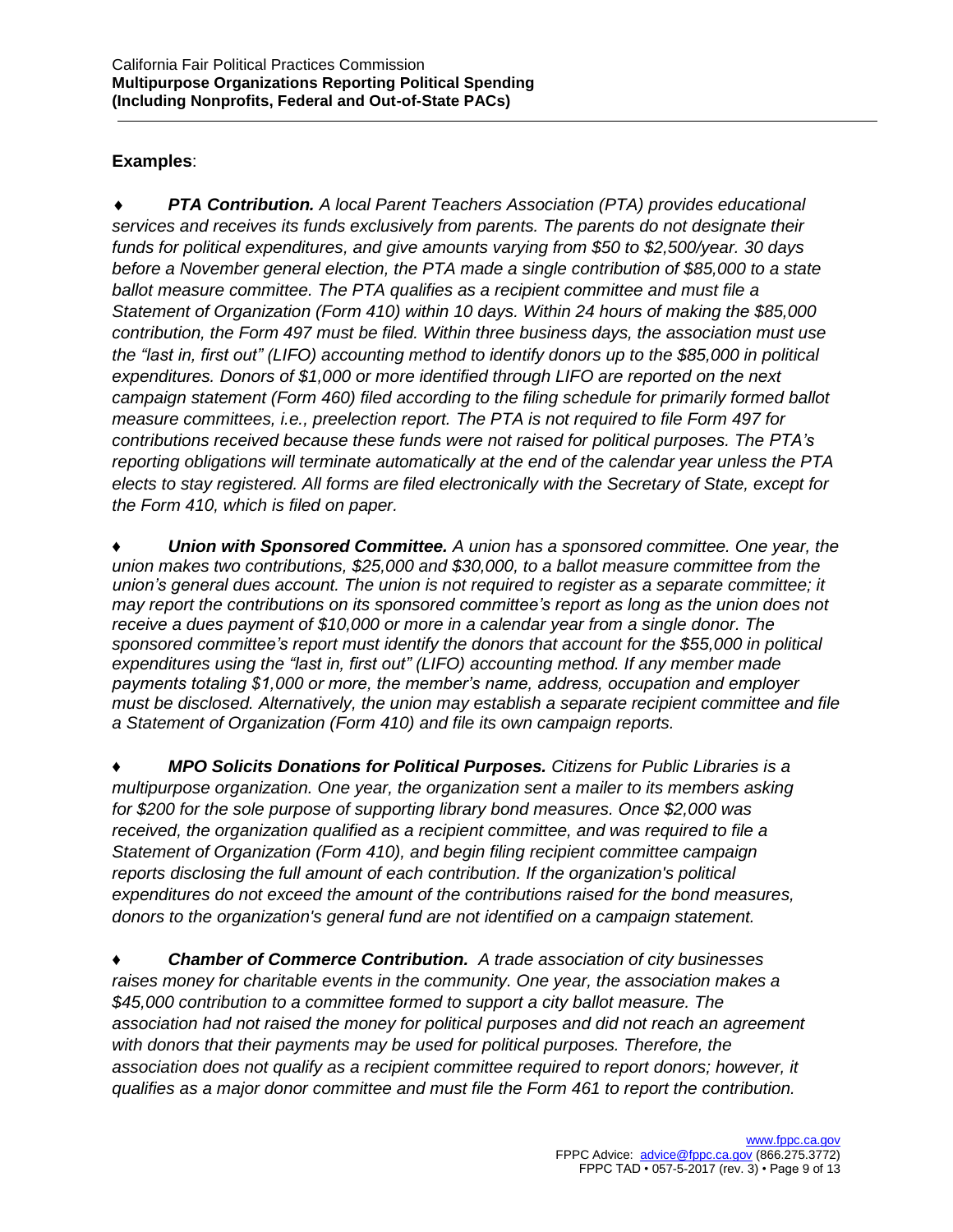*If the contribution was made in the 90 days before or on the day of the election, the Form 497 must also be filed.* 

♦ *Environmental Organization Qualifies as Committee.**Go Green is a multipurpose organization; its monthly dues payments range from \$500 to \$2,000 per member. In a nonelection year, the organization made several contributions to state legislators totaling \$80,000 from its membership account. The organization must register as a committee once the contributions total more than \$50,000. The organization's political fundraising efforts raised \$20,000 in donor payments of \$400 each. On the campaign statement, each donor that made a \$400 contribution specifically for political purposes must be itemized. To account for the additional \$60,000, the organization must identify donors to its membership account using the "last in, first out" (LIFO) accounting method. A total of 100 donors were identified using LIFO to account for the \$60,000, but only donors whose payments totaled \$1,000 or more in a calendar year must be itemized on the campaign statement (Form 460).* 

*♦ Federal PAC. A federal PAC that files disclosure reports with the FEC made a single contribution in the amount of \$40,000 to a state ballot measure committee. The contribution was made four months before the election. The federal PAC qualifies as a recipient committee and must file a Statement of Organization (Form 410) and a campaign statement (Form 460). The committee is not required to itemize contributors on the Form 460; it may instead disclose the total amount of contributions received on Line 3 of the Schedule A Summary, make a statement on the report that its contributors are listed on its federal report, and include the federal committee's name and identification number. California expenditures must be itemized on the appropriate schedules (i.e., Schedules D, E, and F). All other expenditures are reported as a lump sum total.*

*♦ Nondonor Funds. A professional organization provides a variety of services to its members, including insurance services that result in income to the organization. The organization makes political expenditures from the income producing account (nondonor funds), not from its membership dues account. Therefore, the organization does not qualify as a recipient committee. The organization is required to file reports as a "major donor" or "independent expenditure" committee if it makes, in a single calendar year, \$10,000 in contributions or \$1,000 in independent expenditures. On the Form 461, in a memo entry or in the "Description of Payment" field, the organization must briefly describe the source of nondonor funds used (e.g., interest income).* 

*♦ Nonprofit Organization Making Independent Expenditures. A nonprofit organization receives \$10,000 from donors for a specific political campaign. Sixty days prior to the June election, the organization makes a single independent expenditure of \$60,000 using the \$10,000 received specifically for political purposes and \$50,000 from the organization's general membership dues account. The organization must file a Form 496 (Independent Expenditure Report) within 24 hours. Contributors of \$100 or more who donated specifically for the campaign must be itemized on the Form 496. Within three business days, the organization*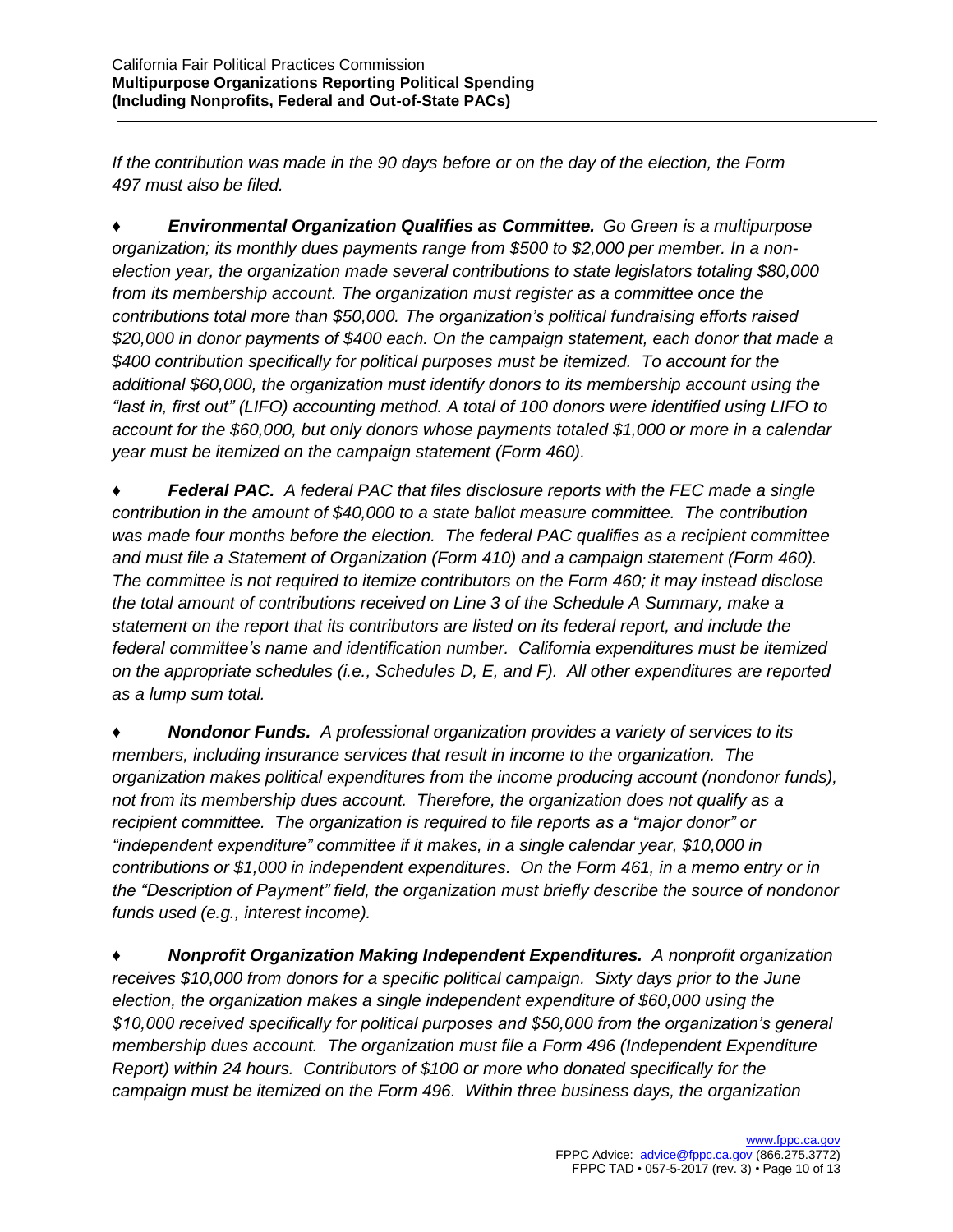*must use the "last in, first out" (LIFO) accounting method to identify donors up to the \$50,000 in political expenditures made from the general fund. If contributors of \$1,000 or more are identified, an amended Form 496 must be filed to disclose those contributors unless they were reported on the initial Form 496. The organization must also file campaign statements as required by the relevant filing schedule until the committee is terminated.* 

*♦ Nonprofit Association Using Funds Received from Another Nonprofit. A national nonprofit association made a \$5,000,000 contribution from its general treasury to a state ballot measure committee thirty days before the election. The national association must register as a recipient committee in California and file appropriate campaign statements. If the national association using the "last in, first out" (LIFO) accounting method identifies contributors of more than \$50,000 that are also nonprofit organizations, the national association must send a "nonprofit filer notice" to that nonprofit organization within 24 hours.*

*Each nonprofit organization that receives the notice must determine the source of the original payment to the national association. If the source, for instance, was funds from the nonprofit organization's general membership dues, the nonprofit organization must file a Statement of Organization (Form 410) and a Recipient Committee Campaign Statement (Form 460) identifying its donors within three business days. If the nonprofit organization makes additional expenditures in California, those expenditures must also be reported. Note: The national association must send the "major donor notification" to each nonprofit organization identified by the LIFO accounting method as a donor of \$5,000 or more within two weeks. A nonprofit organization identified as a donor of \$10,000 or more must be notified within one week.* 

**Disclaimer:** The examples above are not meant to be all-inclusive; political expenditures made by multipurpose organizations vary significantly. In order to ensure compliance, we recommend that organizations request assistance by sending all relevant facts to [advice@fppc.ca.gov.](mailto:advice@fppc.ca.gov)

## **FAQ's**

**A. Our trade association has never before made a political expenditure; however, this year the association made a single contribution of \$45,000 to a committee primarily formed to support a county ballot measure. Is our association required to register as a recipient committee?**

No. Since the contribution was not more than \$50,000, the association does not qualify as a recipient committee so long as the funds were not raised for political purposes and there was no agreement with the donors that their payments may be used for political purposes. The association does, however, qualify as a major donor committee and must file the applicable campaign reports and meet the specified filing deadlines.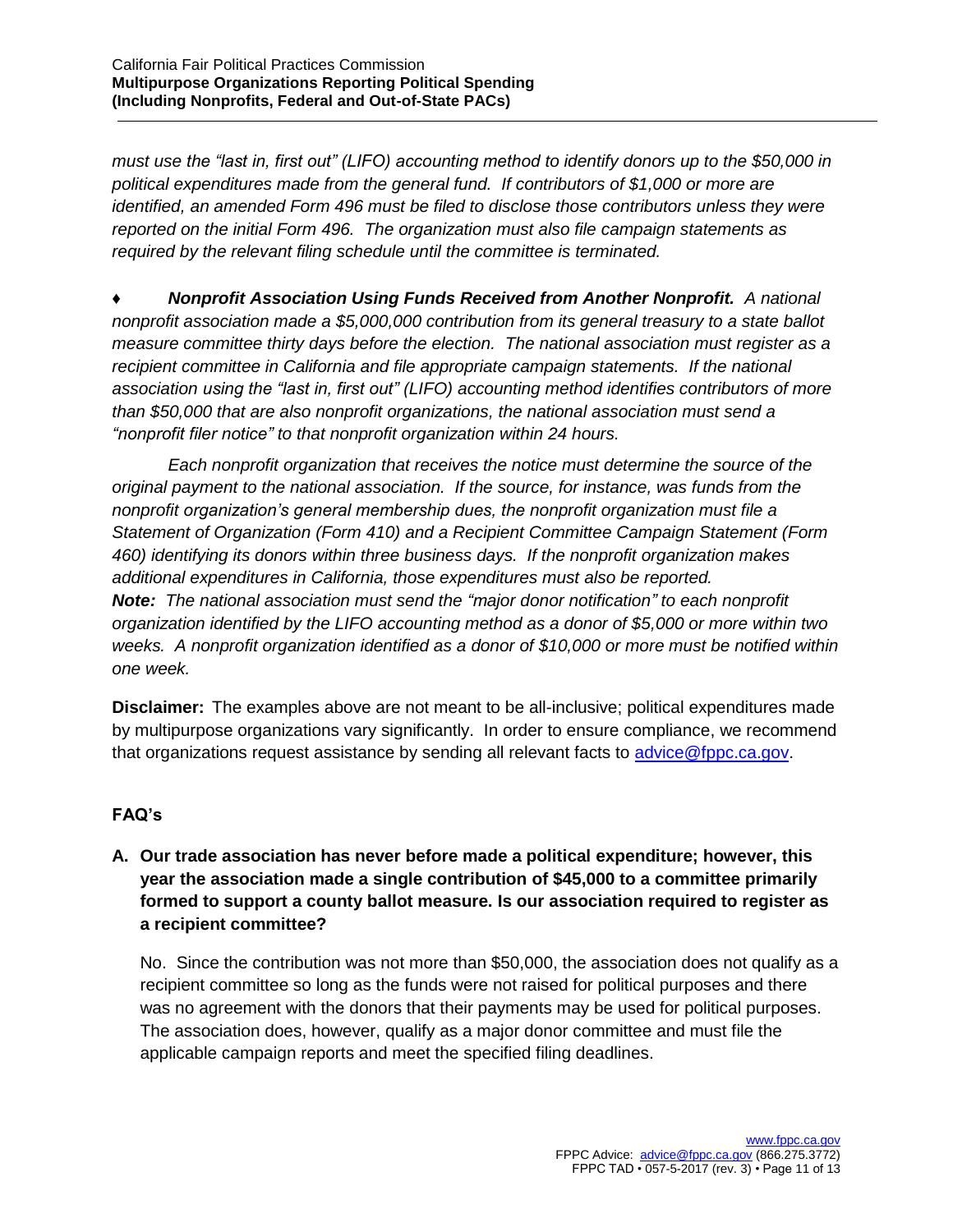**B. Our organization provides a variety of services to its members, including insurance coverage which results in income to the organization. The organization makes its political expenditures from the income producing account (nondonor funds), not from its membership dues account. Is our organization required to register as a recipient committee?**

No. Since nondonor funds are used, the organization does not qualify as a recipient committee. If the organization makes contributions of \$10,000 or more or independent expenditures of \$1,000 or more in a single calendar year, the organization will qualify as a major donor committee or an independent expenditure committee and must file the applicable campaign reports and meet the specified filing deadlines.

**C. Our association receives its funds exclusively from its members. The members do not designate their funds for political purposes. This year, the association made a \$55,000 contribution to a committee primarily formed to support a county ballot measure. The association will not make additional political expenditures this calendar year. Is our association required to register as a recipient committee?**

Yes. The association must file the Form 410 and since its only contribution was to a county ballot measure committee, it must register as a county primarily formed ballot measure committee. In Part 4, the committee will note it is a calendar year filer ("CY") and describe the organization's mission or significant activities (a reference to its IRS tax form is permissible). The association must also file all applicable campaign reports and meet the specified filing deadlines. Unless the association elects to remain registered as a recipient committee, the committee will automatically terminate at the end of the calendar year.

**D. Our federal PAC made a \$40,000 contribution to a state ballot measure. Since the contribution was not more than \$50,000, is the PAC required to register as a California recipient committee?**

Yes. A federal PAC that makes contributions or expenditures in California totaling \$2,000 or more in a calendar year must file the Form 410 and register as a California recipient committee.

**E. Our union has a sponsored political action committee (PAC). This year the union made two contributions, \$25,000 and \$30,000, to a state ballot measure committee from the union's general dues account. We are going to report the contributions on our sponsored committee's report. When we identify members through the "last in, first out" (LIFO) accounting method for the \$55,000 in political expenditures, are we required to itemize members whose payments total \$100 or more?**

No. When identifying sources of political expenditures using the "last in, first out" (LIFO) accounting method, you must only itemize members whose payments total \$1,000 or more in a calendar year. The sponsored PAC, however, must itemize payments that total \$100 or more in a calendar year when those payments are received specifically by the PAC.